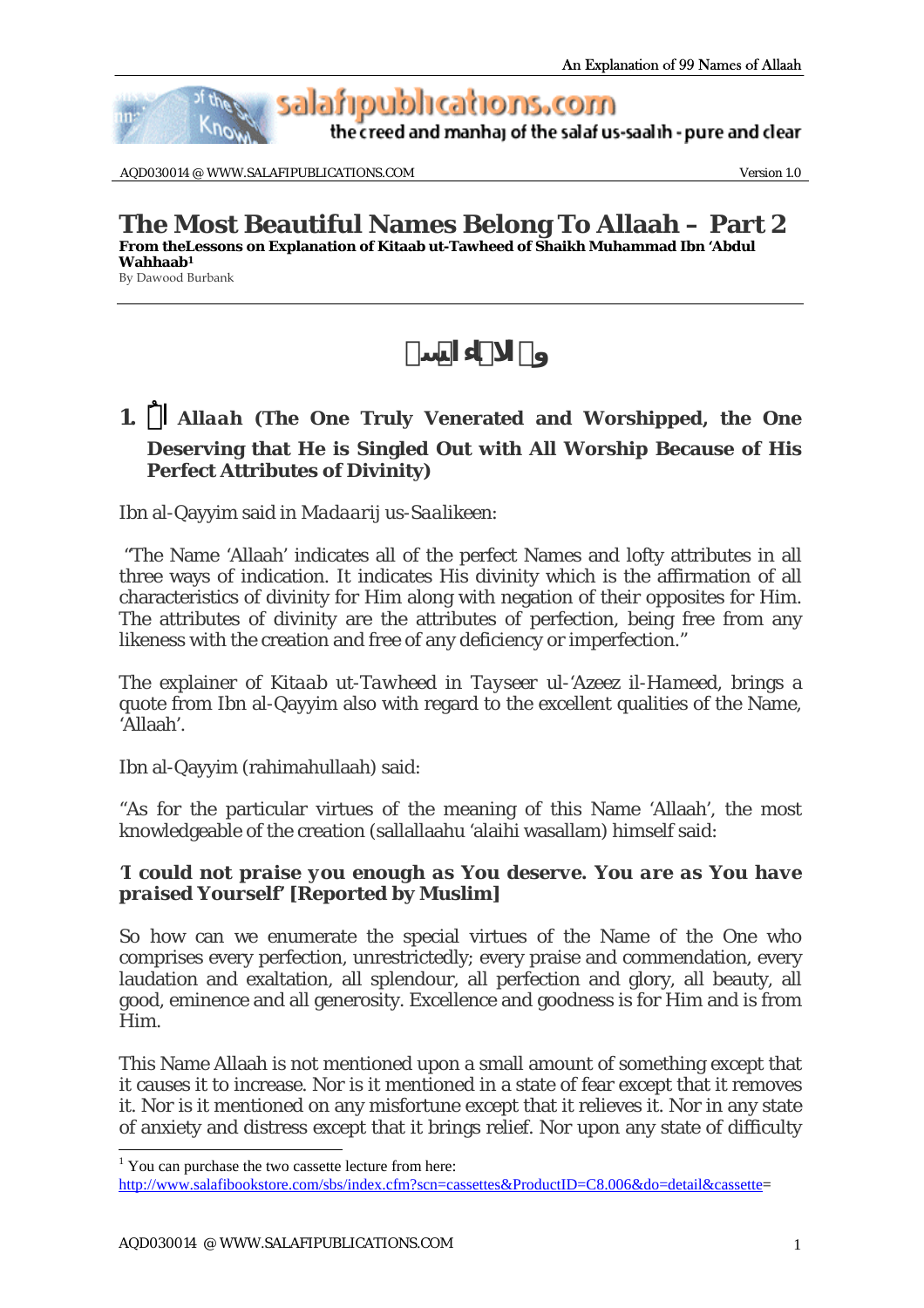except that it brings ease to it. None that is weak resorts to it, except that it brings strength to him. Nor anyone in a state of humiliation, except that it brings honour to him. Nor anyone in poverty, except that he is enriched. Nor anyone who feels estranged and uneasy, except that it causes him to feel at ease. Nor is it mentioned by one who is overcome, except that it brings aid and victory for him. Nor by one who is in straitened circumstances, except that his difficulty is removed. Nor is it mentioned by a fugitive, except that he finds refuge.

It is the Name – meaning Allaah's Name 'Allaah' through which distress is removed, through which the descent of blessings is sought, and through which supplications are answered. Through it slips are corrected, sins are warded away, and good deeds are brought closer.

It is the Name with which the heavens and earth were established, with which the revealed Books were sent down, and with which the Messengers were sent. With it the legislated laws were prescribed. Through it the prescribed punishments were established, and with it jihaad was prescribed.

Through this Name the creation will become divided into the fortunate and the wretched. With it the true and tremendous Day is established. With it the Scales of Justice are set up, the Bridge laid down, and the Paradise and the Fire established. With it the Lord of all creation is worshipped and praised. For its right the messengers were sent. It will be asked about in the grave and for it there will be the resurrection. Dispute is regarding it, judgement is to it, and alliance and enmity are for it. Through it, those who know it and establish its rights will be the fortunate ones. Through it, those who are ignorant of it and leave its rights will be the wretched ones.

This Name is the reason for creation and command, through it they are established and confirmed, and to it they arrive at a conclusion. The creation comes about through it, returns to it, and exists because of it. There is nothing in creation and no command, nor reward and no punishment, except that it starts from it and ends with it. That is what brings it about and its reason.

#### *"O our Rabb, you have not created all of this without purpose, free and far removed are You from that so save us from the punishment of the Fire."* **[Aal 'Imraan (3:191)]"**

The Name 'Allaah' - a brief indication of the meaning which is - The One who is truly venerated and worshipped. The One deserving that He is singled out with all worship because of His perfect attributes of divinity.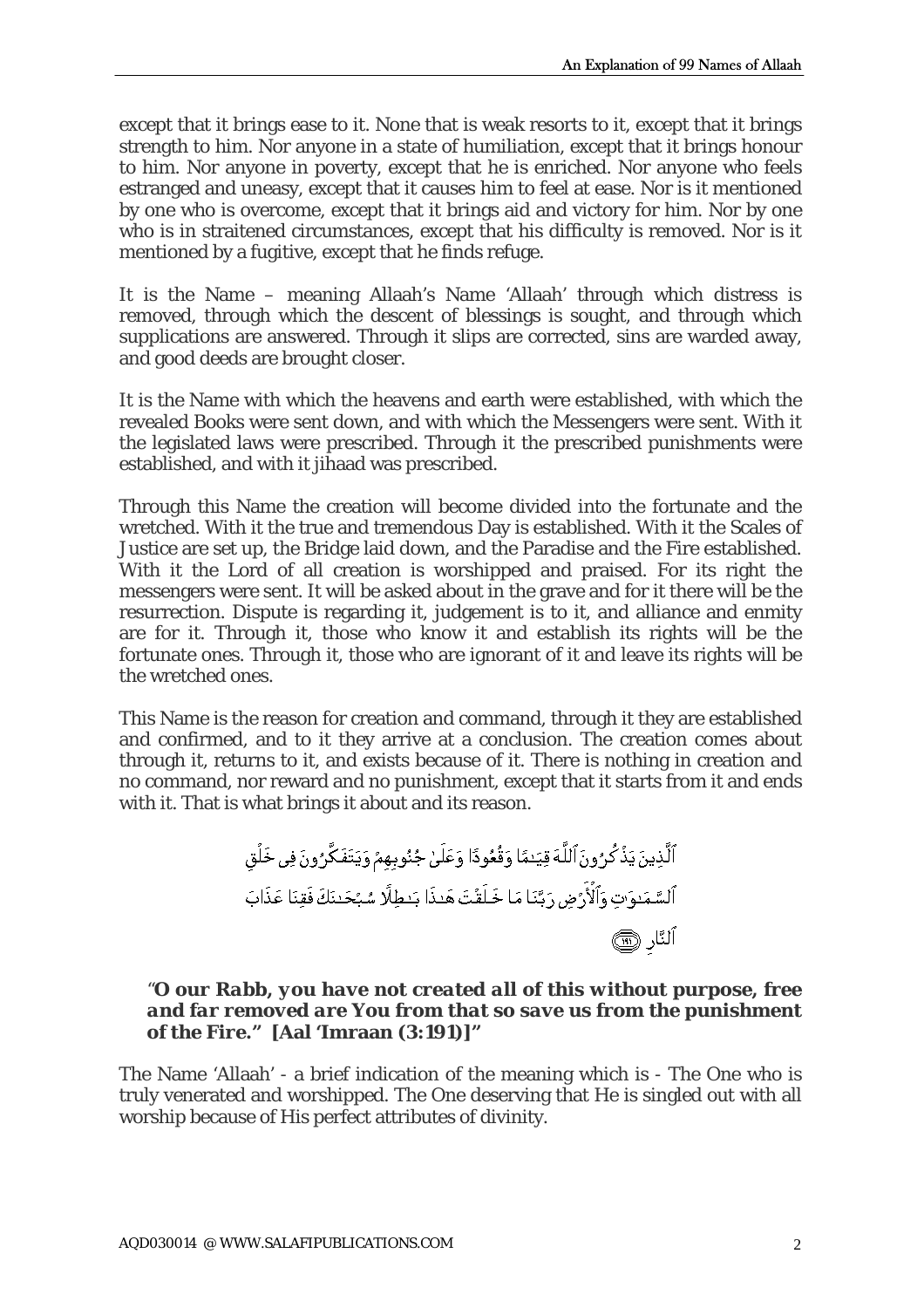### **2.** ُدحَالأ*) Al-Ahad) -* **The Unique**

The One who is alone and unique in every sense. The One alone in His oneness, in His self and in His attributes - alone in His divinity.

### **3.** لَىعَالأ*) Al-A'laa) -* **The Most High**

The One who is above everything, having power and control over everything. The One who is exalted above every deficiency.

### **4.** ُمكْرَالأ*) Al-Akram)* - **The Most Generous**

The One unequalled in His perfect generosity.

#### **5.** *(Al-Ilaah)* - The One Who Alone Deserves to be Worshipped

### **6.** لُوَالأ*) Al-Awwal) -* **The First**

[The sixth, seventh, eighth and ninth Names, *Al-Awwal, Al-Aakhir, Adh-Dhaahir*  and *Al-Baatin* are not in alphabetical order. These four Names are all explained in an authentic hadeeth in Saheeh Muslim – explained by the Messenger (sallallaahu 'alahi wasallam) himself.]

The First - the One who was before everything without any beginning.

#### **7.** ُرِالآخ*) Al-Aakhir) -* **The Last**

The One who remains after everything else without any end.

#### **8.** *(Adh-Dhaahir)* - The Uppermost One

The One, such that nothing is above Him. He is above everything and He encompasses everything with His knowledge

#### **9.** ُنِاطالب*) Al-Baatin) -* **The Innermost One**

The One who encompasses and knows the innermost secrets of everything.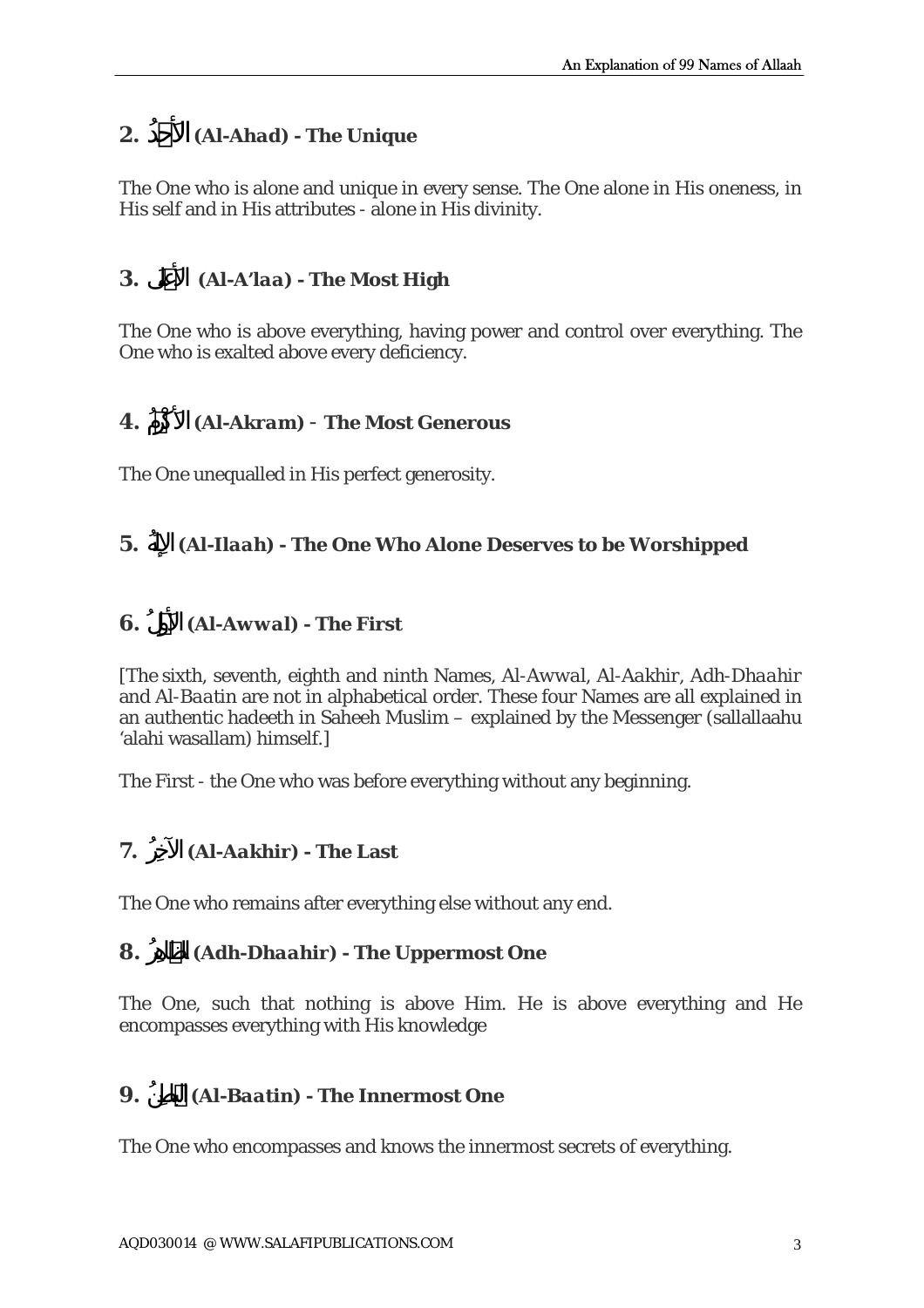#### **10.** ُئِارالب*) Al-Baari')* **- The Originator**

The One who, by His power, originated, created and fashioned the created beings upon their separate forms without any prior example to follow. The One who created and fashioned the souls in the wombs.

### **11.** *(Al-Barr)* - The Most Benign and Kind

The One who treats the creation in an excellent and kind manner, who does not interrupt His fine treatment of them and who rectifies their affairs for them.

### **12.** يرِصالب*) Al-Baseer) -* **The All Seeing**

The One who sees everything - such that nothing whatsoever, is hidden from Him.

# **13.** *(At-Tawwaab)* - The One Who Guides His Servants to **Repent and Accepts Their Repentance Again and Again**

The One who guides His servants that they should repent to Him, grants to them that they should repent, and accepts their repentance again and again.

#### **14.** *(Al-Jabbaar)* - The Exalted and All Mighty Compeller

The One to whose might everything in the creation submits. The exalted One who rectifies the affairs of His creation for them and who restores the weak and the broken hearted.

#### **15.** ظُِالحَاف*) Al-Haafidh) -* **The Protector**

The One who alone guards and protects the heavens and the earth and whatever they contain and who protects His servants from destruction and from evil.

#### **16.** ُيبِالحَس*) Al-Haseeb) -* **The Reckoner Who Suffices**

The One who preserves the deeds of the creation and will bring them to account for them. The One who suffices and protects His servants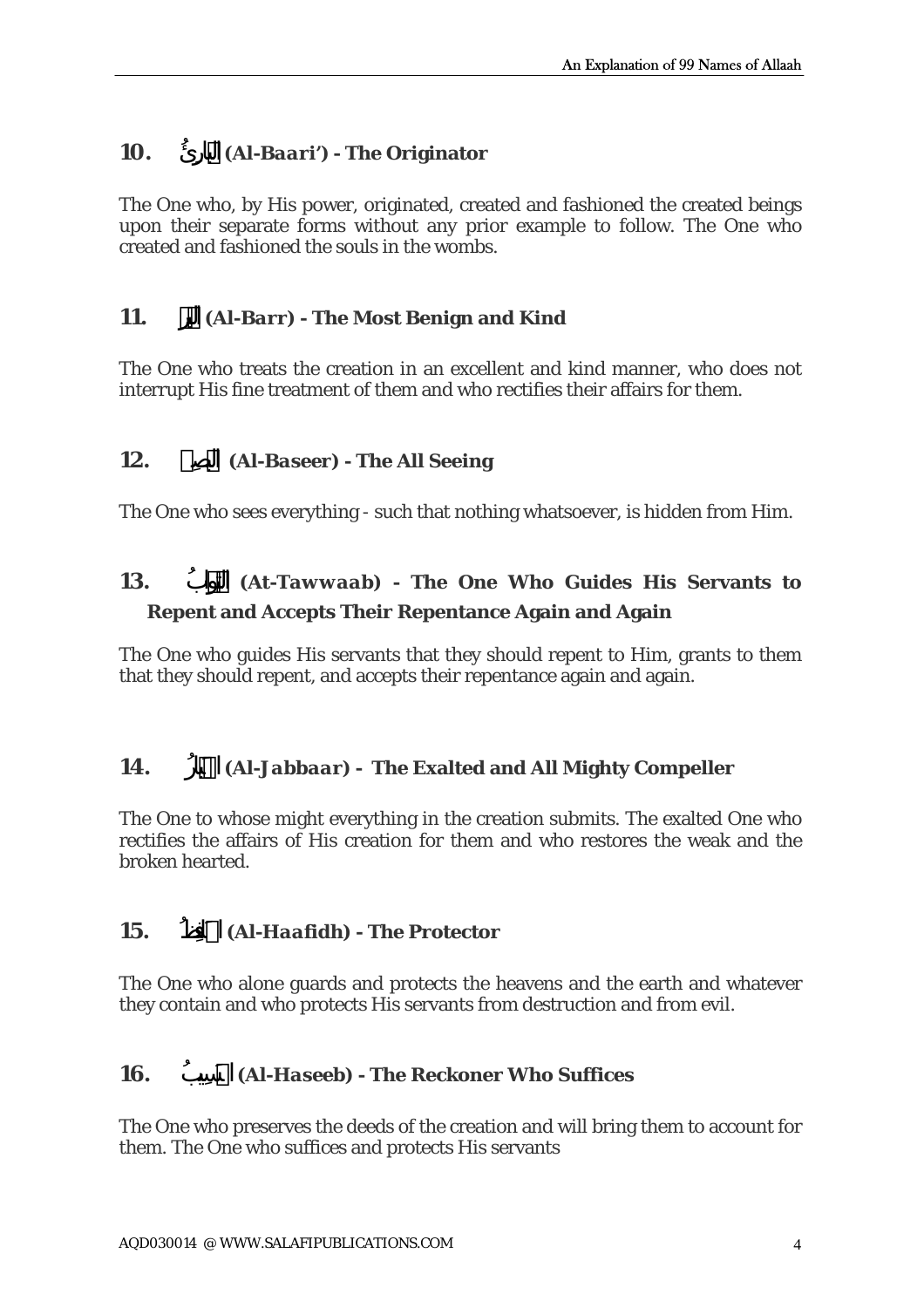#### **17.** *(Al-Hafeedh)* **- The Guardian and Preserver**

The One who protects the servants from harm and who perfectly preserves whatever deeds His servants have done not losing any of their deeds. The One who preserves and protects His beloved servants from falling into sin and from Shaytaan.

#### **18.** يِالحَف*) Al-Hafee) -* **The Benevolent**

The One who is ever kind to His servants and ever responding to supplication.

#### **19.** الحَق*) Al-Haqq) -* **The True One**

The One True and certain in His existence, in His self, in His attributes, in His sayings and in His actions.

#### **20.** ُينِالمُب*) Al-Mubeen) -* **The Clear and Manifest One**

The One whose sole Lordship and right to worship is clear and manifest.

## **21.** ُيمِالحَك*) Al-Hakeem) -* **The One Fully Wise or** *Al-Haakim* **The All-Wise**

The One fully wise in everything He decrees, fully wise in His sayings and His actions. There is no deficiency or error in anything He decrees, says or does.

#### **22.** ُيمِالحَل*) Al-Haleem) -* **The Forbearing**

The One who does not immediately punish His servants for their sins, their shirk, and their unbelief, but rather He gives them the opportunity to repent.

#### **23.** ُيدِالحَم*) Al-Hameed) -* **The One Who is Deservedly Praised**

The One who is praised and fully deserves to be praised for His self, His perfect names, His attributes and His perfect actions.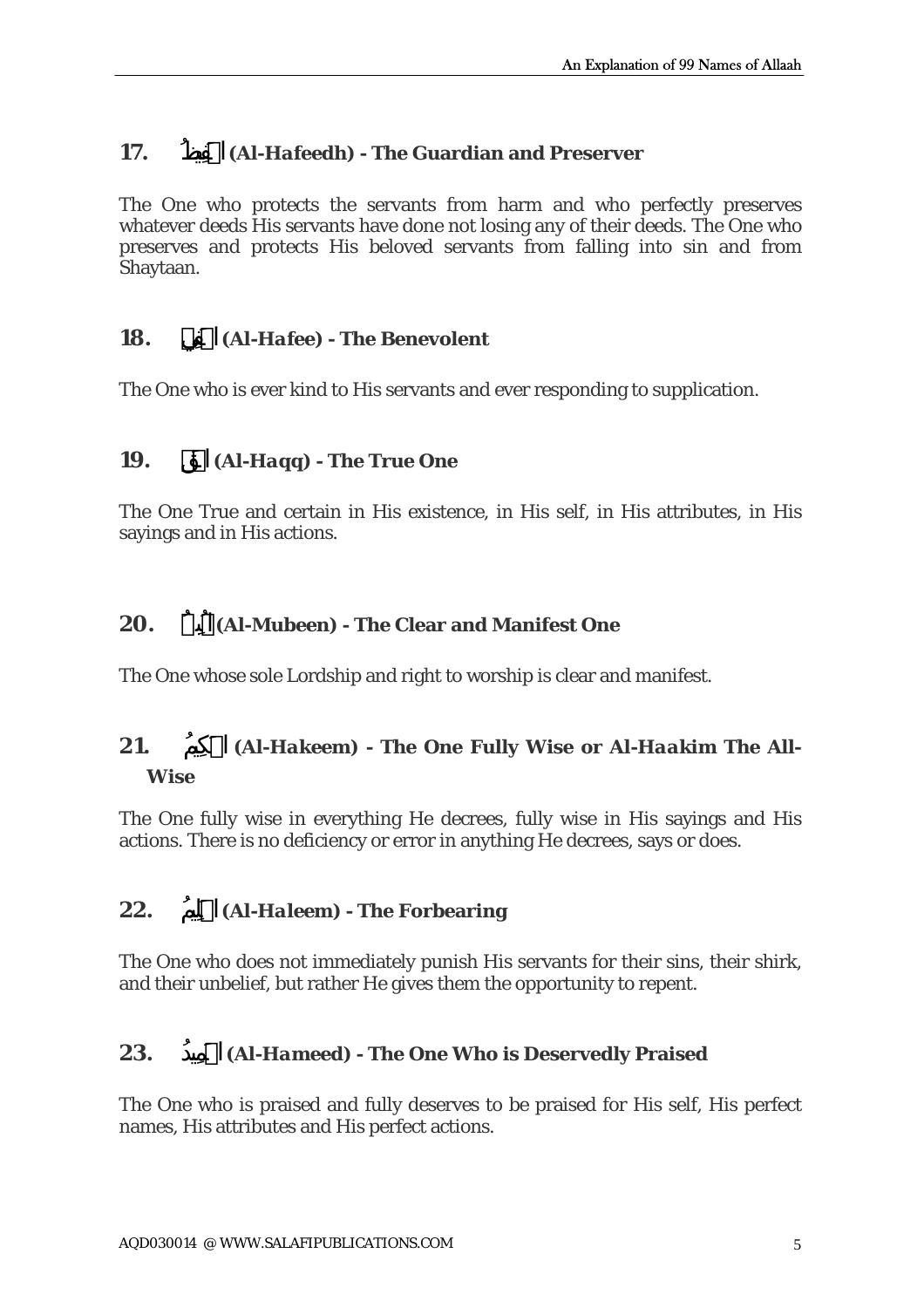## **24.** الحَي*) Al-Hayy) -* **The Ever Living**

The Ever Living who always remains without any beginning or any end, with perfect and ever lasting life, who never dies nor passes away.

# **25.** ُومالقَي*) Al-Qayyoom) -* **The Self Subsisting One Upon Whom Everything Depends**

The One who sustains everything that exists. The One who has no need whatsoever of anything, but rather everything, all existence, has total need of Him.

#### **26.** ُيرِالخَب*) Al-Khabeer) -* **The Fully Aware**

The One knowing fully everything that is, has been or will be, knowing whatever will bring harm or benefit, knowing the true condition of everything and the outcome of everything.

### **27.** ُقِالخَال*) Al-Khaaliq) -* **The Creator and Maker of Everything**

The One who brought everything into existence after it had previously not existed. The One who has always had the attribute of being the Creator even when there was no creation in existence – that is a fine point that Shaykh ul-Islaam Ibn al-Taymiyyah brings out and makes clear that this was Allaah's attribute always, that He did not become the Creator when He created i.e. when the creation came into existence. Rather, He has always been the Creator; this has always been His attribute. He did not gain this attribute upon the arrival of the creation. He has always had this attribute.

#### **28.** ُالخَلاَّق*) Al-Khallaaq) -* **The Creator Who Creates Again and Again**

The One for whom it is not difficult to create anything.

#### **29.** ُوفُءالر*) Ar-Ra'oof) -* **The Compassionate and Kind**

The One who is kind and compassionate to His servants.

#### **30.** *(Ar-Rahmaan)* **- The Extremely Merciful**